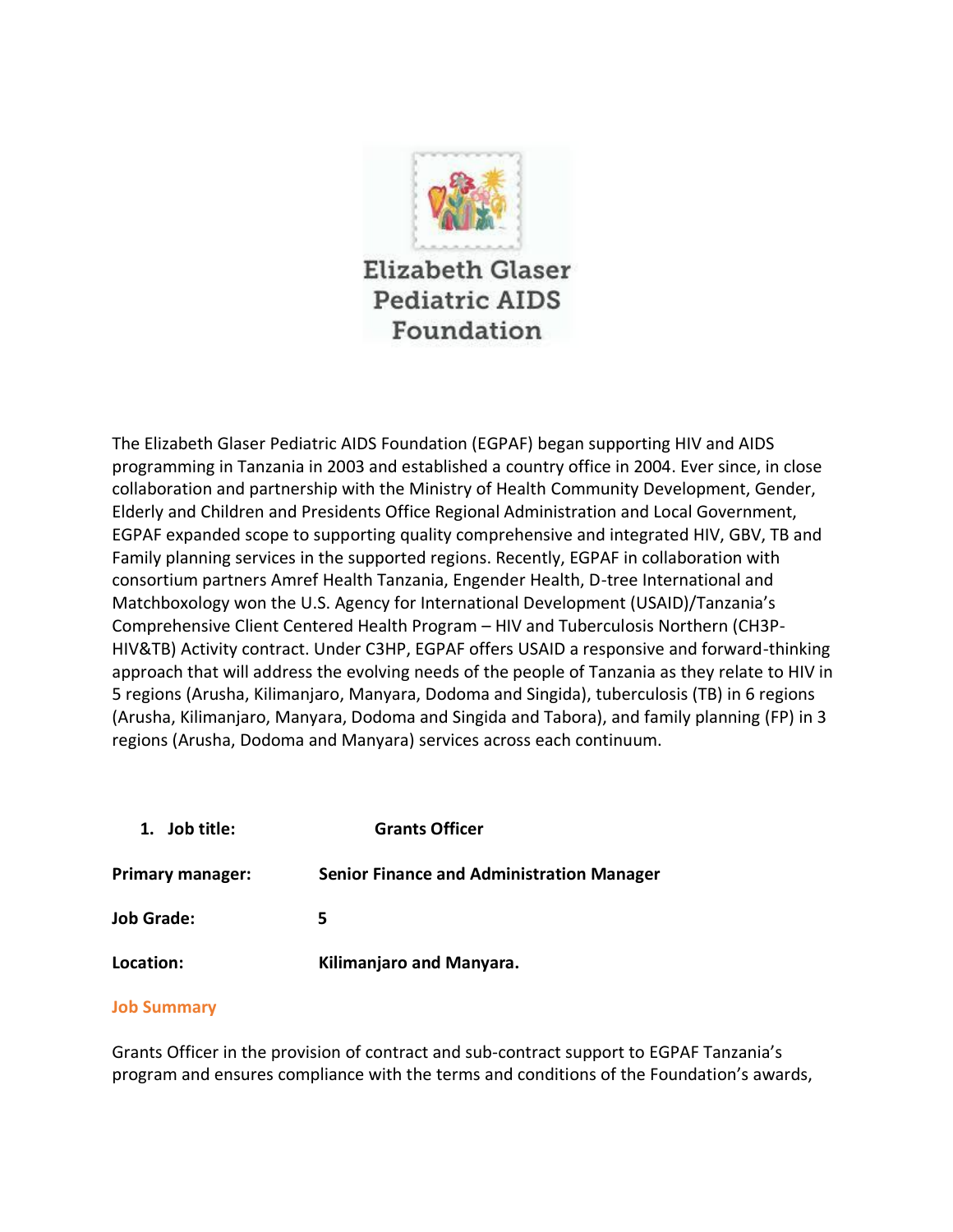applicable EGPAF and US Federal Government audit, cost and administrative principles and regulations

# **Essential Duties and Responsibilities**

## **Compliance review, monitoring and support**

- Participate in developing compliance review plans with project grant coordinator and ensure they are properly implemented.
- Facilitation and execution of compliance review at least twice a year for each partner as per Grants under contract management plan.
- Facilitation and execution of risk assessment on annually basis to and pre award assessment to new partners.
- Advise the technical leader on any potential risk within the respective portfolio.
- Tracking and ensuring all outstanding compliance findings are addressed and resolved in a timely manner as per grant under contract management plan.
- To provide updated property register of all assets and inventories within the portfolio to technical leader during the compliance review visit.
- Advice technical leader on the audit requirement for all sub grantee under the respective portfolio on annually basis as per USG rules and regulations by filling out audit questionnaire.
- To ensure sustainable technical relationship between EGPAF and the Grants under contract recipient.
- Monitor Grants under contract recipient performance to ensure compliance with the terms and conditions of Grants.
- Provides on-going assistance to Grants under contract recipients to administer their agreements compliant with all terms and conditions.
- Manages the Grants under contract close out process.

## **Documentation and Communication**

- Tracking and documenting all relevant and necessarily information using the documentation guideline.
- To always keep files updated in both as a hard copies and electronically in the country sharing drivers and in the CGIS.
- The Grant officer will be responsible to proactively and professionally communicate with colleague and partners on the information ready to be shared.
- To facilitate documentation of the Grants under contract in hands of the recipients under the respective portfolio
- To communicate and document any conversation and/or written information to a supervisor, colleagues, and partners.
- To provide a weekly updates and plan as per monitoring and support tracker.

#### **Cash Flow Management**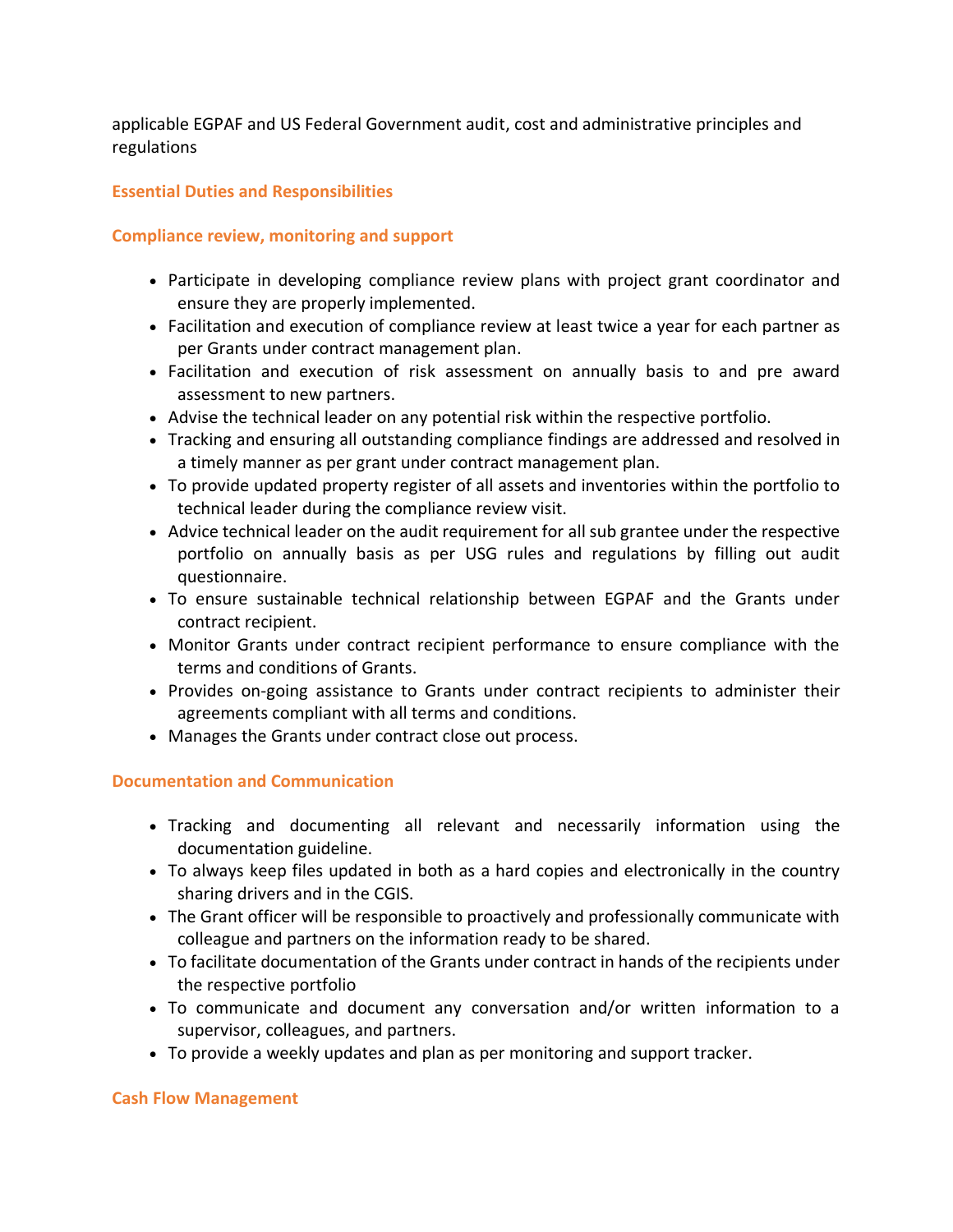- To facilitate that all Grants under contract recipients in the portfolio has cash in hand to implement activities all the time of the project life
- Submit all cash requests for each Grants under contract recipients on a monthly basis and in a timely manner as per SOP.
- To monitor Grants under contract recipient's expenses on monthly basis by providing financial analysis and BVA on monthly basis on every  $10<sup>th</sup>$  the month.
- Advise the technical leader on the cash flow risk within the portfolio.
- To track all wire transfer made to the Grants under contract recipients and collect all receipts and file accordingly.
- To realistically and accurately facilitate projection of the cash for Grants under contract recipient under your portfolio on quarterly basis as per SOP.

# **Contract**

- Ensure each Grants under contract recipient has an active contract at all times by monitoring and tracking all modification requirement
- Ensure Grants under contract recipient adhere to contractual and donor regulations at all times through capacity facilitation plan.
- Facilitate in Pre-Award assessment process and ensures organizations have the capacity to appropriately manage a Grants under contract.
- To provide a technical justification of selection and cost analysis of the proposed Grants under contract.
- Works closely with contractual, financial and technical staff and provides guidance as necessary on Grants under contract requirements.
- To advise on the need for modification of any Grants under contract on your portfolio
- Addresses problems or concerns with management of Grants under contract in a timely and effective manner.
- Advise on the proper funding mechanism of the respective portfolio

# **Capacity Facilitation**

- To facilitate technical assistance in trainings on USG, Grants under contract, EGPAF, and donor regulations and financial management to recipients including, but not limited to - Startup Training, Initial Training, Orientation of Grants under contract recipients, Renewal Workshops, and Annual Trainings.
- Providing technical assistance to GUC recipient key personnel on the daily administrative and financial procedures.
- To proactively build your portfolio capacity by provide onsite training on need basis.
- To at least orient and learn critically at least two key policies of A&C and share with your colleagues
- To continually learn new development in the project management and Grants under contract management.

## **Other Duties**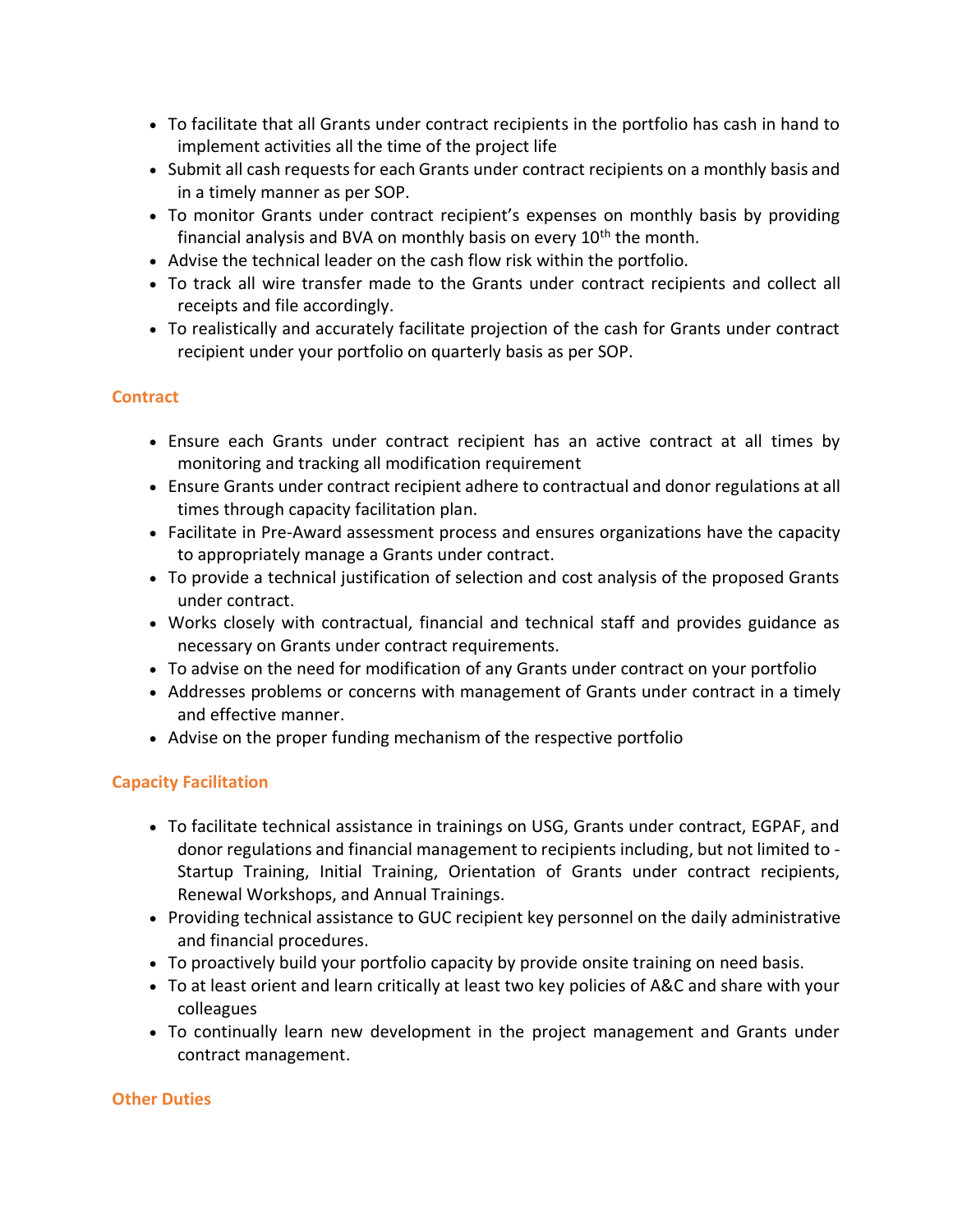- To work as a team player with the colleagues and demonstrate positive altitude and readiness to offer support upon need.
- To continually advise on tools, SO, Checklist, policies and ideas to support continuous learning and improvement.
- To plan and report all quarterly activities with the project office plan with the administrative supervisor.
- To provide support to other Grant officers, supervisors and other colleagues as advised by supervisor.

# **Required Qualifications**

- Minimum of two years' experience in US Federal funded grants/contracts administration and management.
- Bachelor's degree in Business or other related field required.
- Project management experience

# **Knowledge, Skills & Abilities**

- Prior experience in business management or financial administration federally-funded programs.
- Data management experince
- Prior experience with international non-profit organizations preferred.
- Excellent communications skills (oral and written), including editing and proofreading.
- Proficient computer/software skills, including command of Word and Excel.
- Excellent organizational skills, ability to work independently, assess priorities and manage a variety of activities with attention to detail.
- Ability to interact professionally with staff, applicants, and sub recipients.
- Willingness to travel in Tanzania and throughout the region.

# **HOW TO APPLY**

EGPAF is an equal opportunities employer and the position is open to all. Qualified candidates should submit a CV, cover letter and relevant certificates explaining how the experience detailed in the CV will contribute to the requirements of the position and references to EGPAF.

# **Submissions to be sent to the below Link:**

**[https://phe.tbe.taleo.net/phe02/ats/careers/v2/viewRequisition?org=P](https://phe.tbe.taleo.net/phe02/ats/careers/v2/viewRequisition?org=PEDAIDS&cws=41&rid=2677) [EDAIDS&cws=41&rid=2677](https://phe.tbe.taleo.net/phe02/ats/careers/v2/viewRequisition?org=PEDAIDS&cws=41&rid=2677)**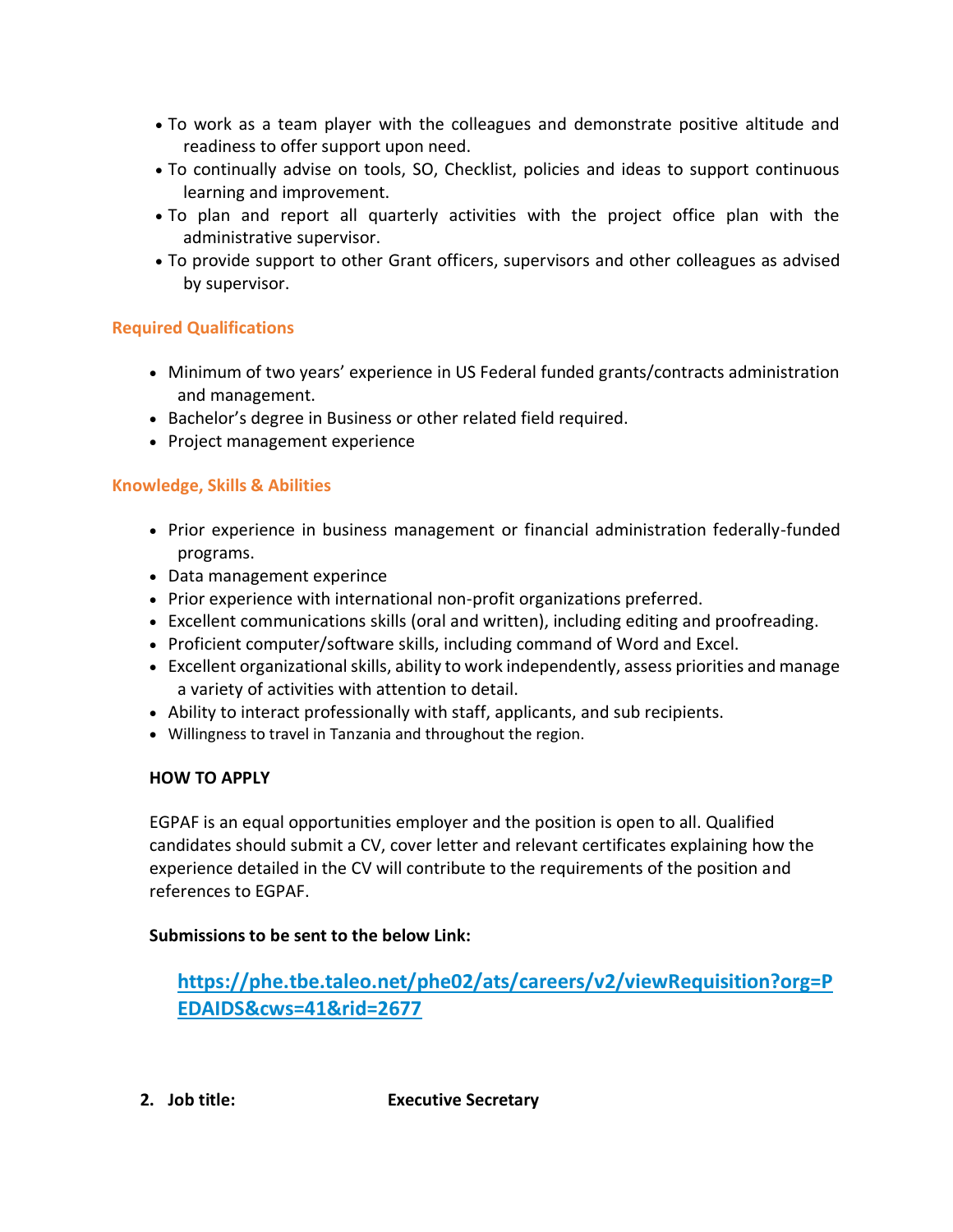| <b>Reporting to:</b> | <b>Country Director</b> |
|----------------------|-------------------------|
| Job grade:           | Grade 6                 |
| Location:            | Dar es Salaam           |

## **Job Summary**

The Executive Secretary will be a point of contact for internal and external relations on all matters pertaining to the Office of the Country Director /Chief of Party for the USAID Comprehensive Client Centred Health –HIV & TB Northern Project (C3HP). She/he will provide high-level administrative support to the Country Director/Chief of Party and the Country Management Team through effective planning, coordination, office management; administration and logistics oversight.

## **Essential Duties and Responsibilities**

## **General Administrative and Logistical Support** :

- Support the Country Director / Chief of Party in a proactive manner, working closely and effectively with her to keep her informed of impending commitments, obligations, and actions that require follow up.
- Plan, coordinate, and ensure that the Country Director's and USAID's C3HP Northern Project's schedules are followed.
- Prioritize conflicting demand; respond quickly and proactively to issues; and complete relevant projects on time, even when deadlines are tight.
- Manage communications and responses with important EGPAF Tanzania external stakeholders and establish a positive rapport with them.
- Schedule meetings with government authorities, EGPAF Tanzania donors, EGPAF Tanzania external partners, and others as needed.
- Review and align all papers before submitting them for signature to the Country Director / Chief of Party including contracts, MOUs, timesheets, and expense reports, as needed.
- Keep an archives of relevant materials for the Country Director's office / Chief of Party
- Oversee the Country Director's / Chief of Party Project departments' file systems.
- Research, prioritize, and follow up on issues and concerns presented to the Country Director/ Chief of Party particularly those that are sensitive or confidential.
- Follow up on the outcomes of meetings attended by the Country Director / Chief of Party as needed, ensuring that the outcomes are executed in accordance with the meeting.
- In collaboration with appropriate EGPAF Tanzania stakeholders, prepare agendas and related documents for field visits.
- In collaboration with the EGPAF Tanzania Administration team, prepare the agendas for the Country Director / Chief of Party visitors.
- Handle all logistics in-country, including itineraries, transportation, lodging, and any other request/reservation during the visit period.
- Provide essential information to the Country Director / Chief of Party prior to a meeting or consultation, such as context, visitor profiles, planned agenda, and interests.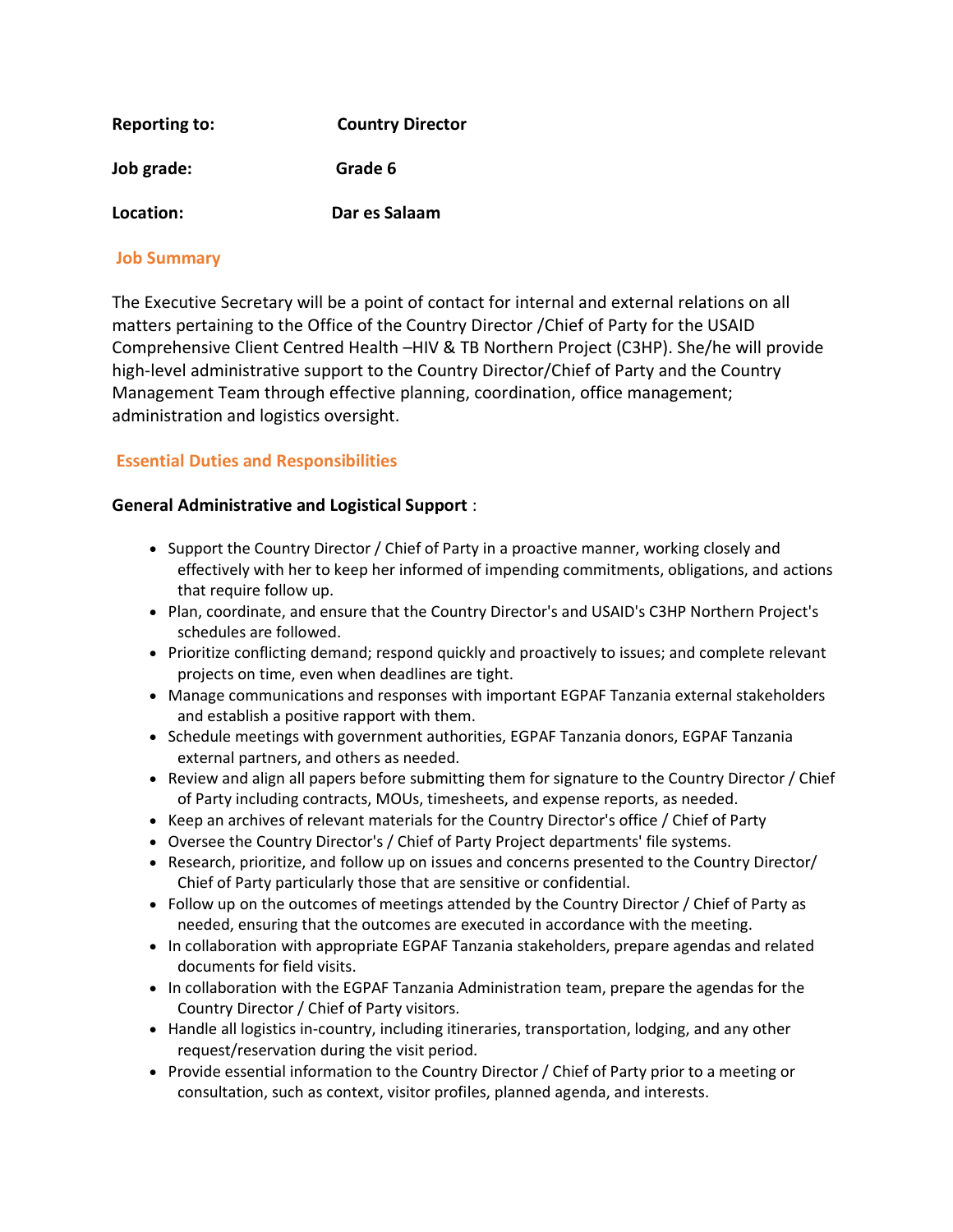• Assist the Country Director / Chief of Party with any other tasks that are allocated to him/her.

## **Communications support:**

- On behalf of the Country Director / Chief of Party, draft replies to EGPAF HQ, Donor Offices, EGPAF Tanzania Country Office, and Field Offices concerns.
- Determine whether concerns should be delegated or referred to others, and provide proper briefing and documentation.
- Assist the Country Director /Chief of Party in effectively disseminating information.
- Prepare reports for the Country Director / Chief of Party
- In cooperation with communications or other CMT members, prepare communications and presentations for the Country Director and the Chief of Party

### **Support and Liaison**

- Serve as a link between the Country Director and the USAID C3HP Northern Project office and EGPAF Tanzania internal departments, exhibiting leadership to preserve EGPAF Tanzania Country Management Team and USAID C3HP Northern Project Senior Management Team credibility, confidence, and support.
- Assist in the scheduling of meetings, attend meetings, and takes notes/writes reports as an adjunct member of the EGPAF Tanzania Country Management Team and the USAID C3HP Northern Project Senior Management Team.
- Assist in coordinating the agendas and meeting invitations for the CMT/USAID C3HP Northern Project management meetings.

#### **Requirements**

#### **Education:**

A bachelor's degree in law from an accredited university, or a bachelor's degree in business administration, human resource management, or a related field of study, is required. Postgraduate education will be beneficial.

#### **Experience:**

- A minimum of four (4) years of relevant work experience in a similar function, preferably in a high-level administrative or executive position with an international NGO.
- Potential candidates should be mature, possess high-level skills and experience in supporting top management leadership
- Proven ability to write technical and managerial communication (letters, reports, minutes, and presentations)
- Working understanding of Tanzania's government and USAID's structure and communication channels

## **This position requires a person with the following attributes:**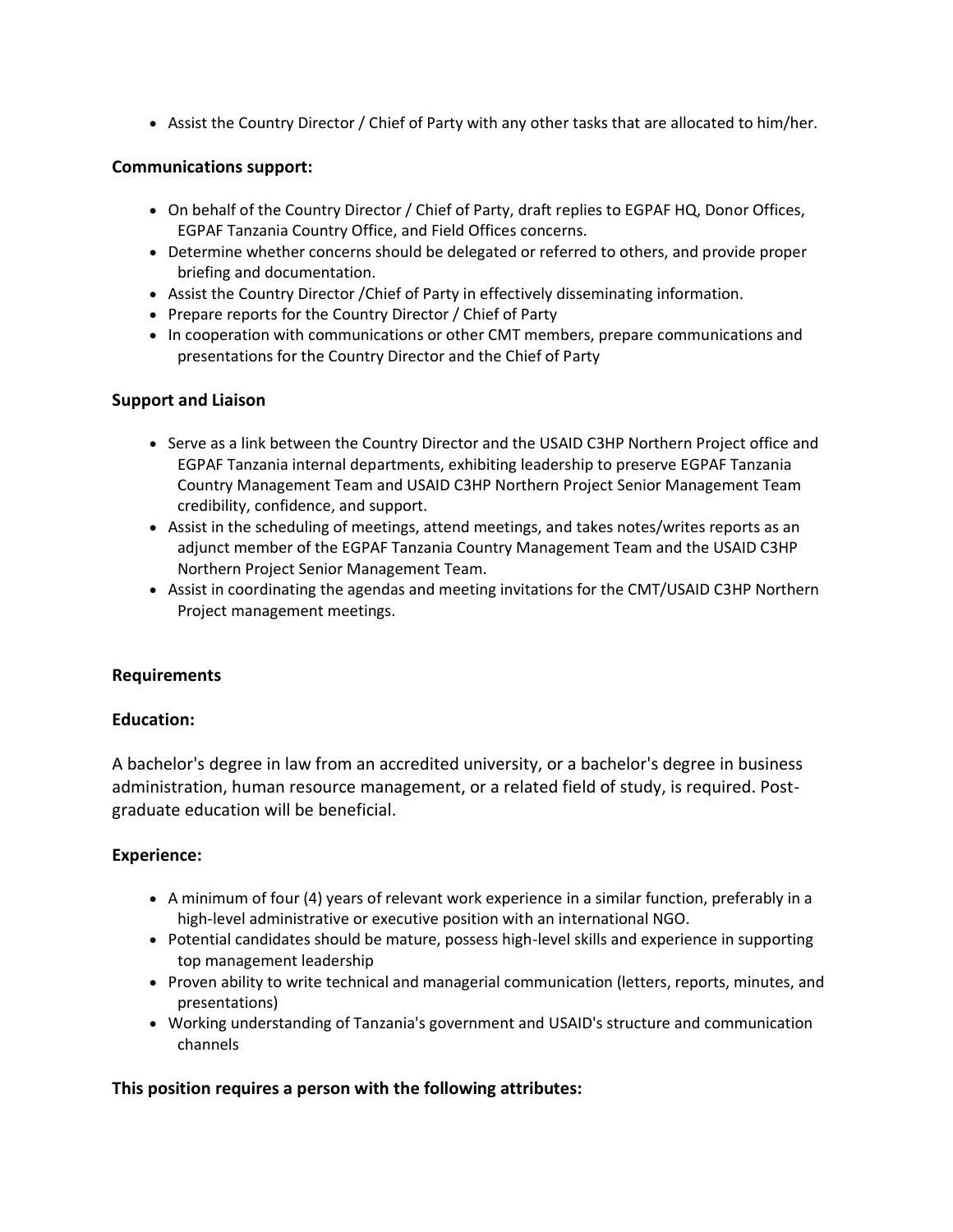- Excellent English and Kiswahili written and oral capabilities (ability to express ideas clearly and effectively, both in spoken and written English)
- Outstanding computer literacy and MS Office Suite (Word, Excel, PowerPoint, and Outlook) fluency, as well as excellent documentation abilities, are required.
- He or she must have excellent interpersonal and communication skills, an extensive network in the government and non-profit administration sector, be innovative and able to make solid decisions in a range of settings
- Detail-oriented, excellent analytical, strategic planning capabilities and able anticipate needs and obstacles
- Ability to prioritize, work efficiently, and meet deadlines
- Must be proactive in meetings and exceed the needs of the Country Director/Chief of Party of the USAID C3HP Northern Project.
- Ability to work independently with minimum supervision
- Good listening skills and the capacity to keep confidential information
- Excellent presentation skills, able to be assertive yet with compassion and respect for others
- Ability to work in a team-building environment and contribute to it
- Ability to communicate with people from various backgrounds including international settings, cultures, and levels of authority
- Willing and able to travel as needed
- Must be willing and able to work evenings and weekends to meet event or assignment deadlines (should the need arise).
- Thorough knowledge of the EGPAF Tanzania core values, policies and procedures, as well as donor requirements for the USAID C3HP Northern Project.
- Superior planning, coordination, and reporting abilities, as well as the ability to coordinate

#### **HOW TO APPLY**

E*GPAF is an equal opportunities employer and the position is open to all. Qualified candidates should submit a CV, cover letter and relevant certificates explaining how the experience detailed in the CV will contribute to the requirements of the position and references to EGPAF.* 

## **Submissions to be sent to the below Link:**

**[https://phe.tbe.taleo.net/phe02/ats/careers/v2/viewRequisition?org=PEDAIDS&cws=41&rid](https://phe.tbe.taleo.net/phe02/ats/careers/v2/viewRequisition?org=PEDAIDS&cws=41&rid=2678) [=2678](https://phe.tbe.taleo.net/phe02/ats/careers/v2/viewRequisition?org=PEDAIDS&cws=41&rid=2678)**

| 3. Job title: | <b>Associate Technical Officer - Laboratory Services</b> |
|---------------|----------------------------------------------------------|
|               |                                                          |

**Primary manager: Senior Strategic Results Manager**

**Job Grade: 4**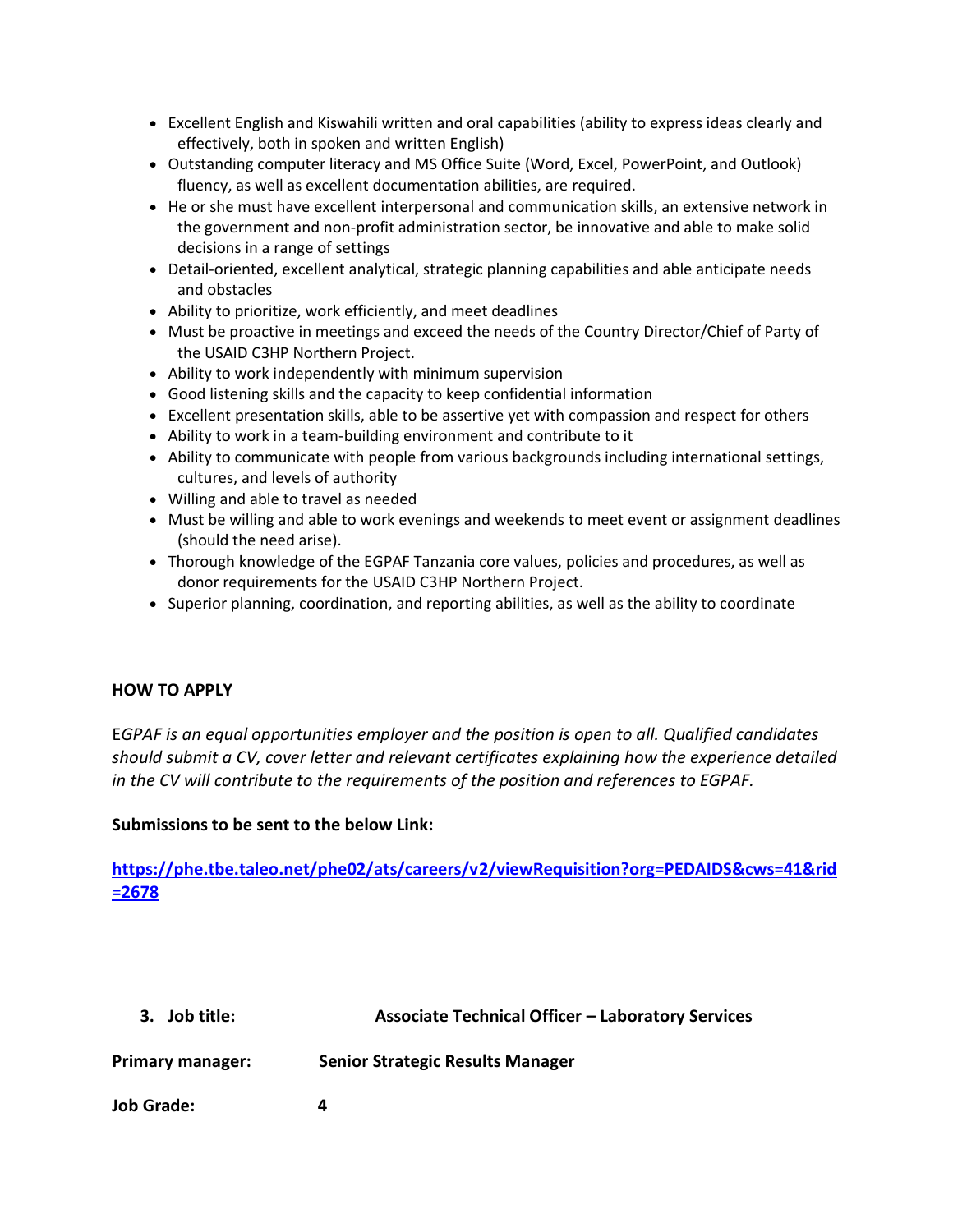#### **Location: Dodoma and Manyara.**

#### **Job Summary**

The purpose of this position is to strengthen the implementation and management of

overall laboratory quality management system and RAS+ activities for the C3HP – project

in supported sites in the. The Associate Technical Officer Laboratory Services

[ATO LS] will provide direct technical assistance to laboratories and sites and ensure that the

appropriate resources are deployed to assist sites in maintaining the highest level

of quality systems and implementation of the RAS+ plan.

The [ATO LS] will fully be accountable to the RAS+ leadership and technically reports to

Senior Technical Advisor Laboratory Services.

#### **Essential Duties and Responsibilities**

## **Capacity building**

Ensuring good quality clinical laboratory testing in the C3HP supported facilities in the Dodoma regional supported sites including:

- To conduct needs assessment at supported sites; identify areas for improvement for quality services including introduction of new technologies.
- Ensure availability and proper use of laboratory SOPs, manuals, guidelines, worksheets, and forms at all sites and sections. Assist in the modification of these forms whenever required
- Capacity building in collaboration with the Senior Technical Advisor Laboratory Services prepare and facilitate trainings for Health Care workers including laboratory staffs, and other stakeholders as planned/ needed.

#### **Coordination and technical support at the supported sites:**

- Actively involved in laboratory related program planning, implementation, monitoring, and evaluation and reporting to appropriate levels within the foundation
- Monitor sample transportation (Spoke Hub model) and verify the documents at project office before the courier submits to C3HP Dar es Salaam office for review and payment process
- Provide technical support on implementation of the HIV Viral load testing services for both conventional and Point of Care sites, including sample/ results transportation logistics.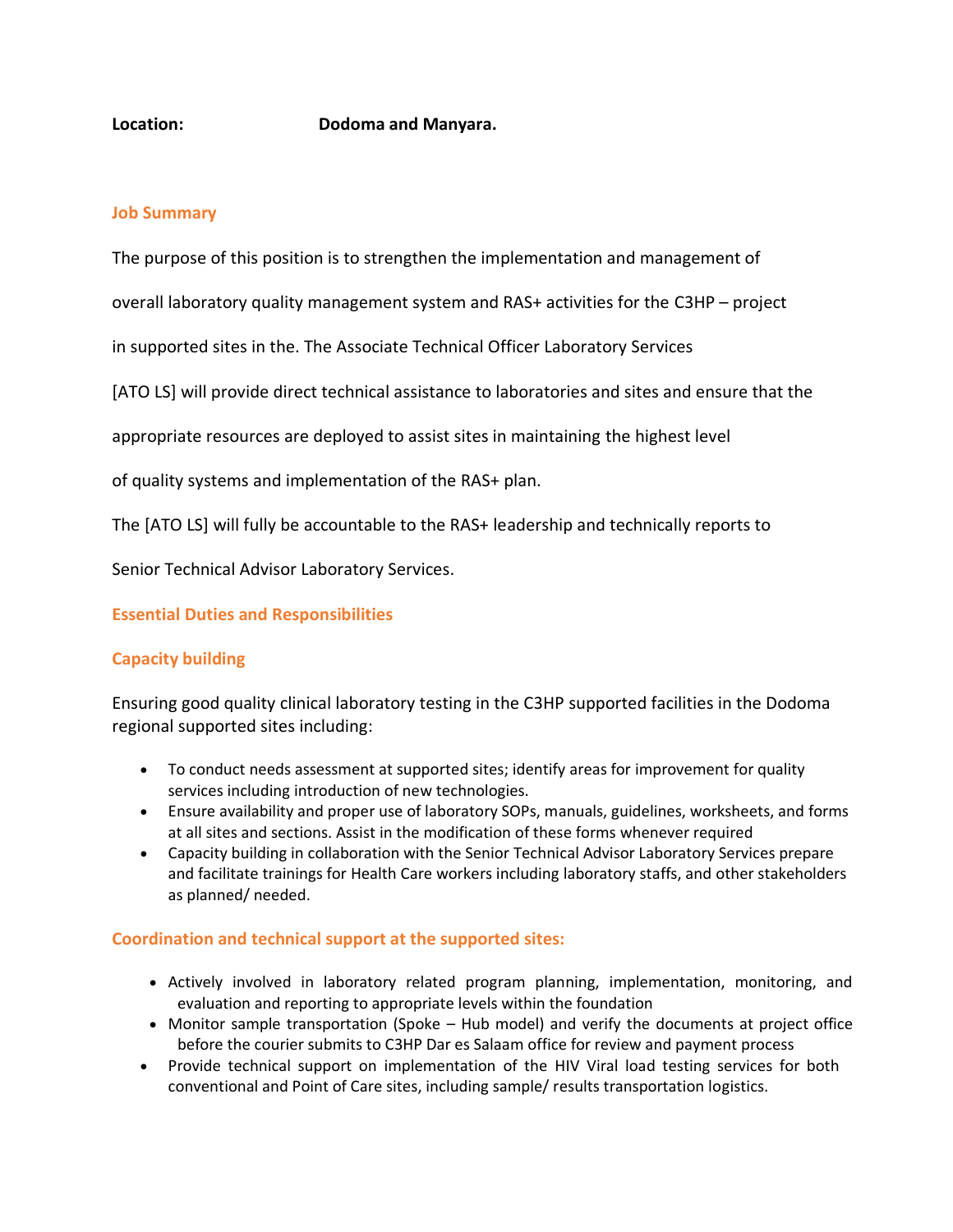- Provide technical support on HEID testing at Point of Care testing sites also ensure sample transportation to testing Lab with conventional machine (Muhimbili Lab in Dar es Salaam) and post analytical phases which includes results return at standard turnaround time (TAT)
- Provide technical support on implementation of Laboratory Quality Management system including Laboratory Accreditation.
- Support districts in planning and implementing laboratory services towards sustainability of Laboratory program
- Perform any other related duties as assigned by the supervisors or delegate

## **Documentation and Reporting of laboratory services**

Follow up to receive quality quarterly lab reports and as needed, data analysis then shares with other levels including the Senior Technical Advisor Laboratory Services for continual improvement

- Collaborate with other C3HP staffs, and regularly inform all local stakeholders about the C3HP's supported laboratory activities in the region/ district
- Provide any other information /reports as requested by senior management
- Document/ involved in documentation of technical findings e.g. piloting, best practices etc.
- Ensure quality lab service input to the quarterly, semiannual and annual report from the supported project councils

## **Required Qualifications**

- Applicants must be the laboratory technologist completed from the Government recognized institution, with 3 years Medical Diploma/ Advanced Diploma, a degree would be advantageous
- Candidates must be registered or eligible for registration with the Tanzanian Medical Laboratory Council
- At least four years' bench laboratory experience in general clinical laboratory testing, including HIV testing, CD4, Viral load testing, Microbiology etc.
- Capable of using various machines including DNA PCR/ VL machine, FACS Presto, PIMA, Gene X-pert machine, TB Microscopy etc.
- Knowledge and skills on Good Laboratory Practice/ Good Clinical Laboratory Practice, Laboratory Safety Management.
- Ability to conduct Laboratory trainings, mentorships, and Supportive supervision
- Writing and performing Laboratory presentations using data
- Ability to plan, develop and work independently
- Familiarize with the National Laboratory guidelines and policies

# **Skills and desired competencies**

- Clear demonstration of interpersonal skills and ability to communicate (written and oral communication) effectively
- Basic knowledge in computer software applications such as MS Word, Excel, and the Internet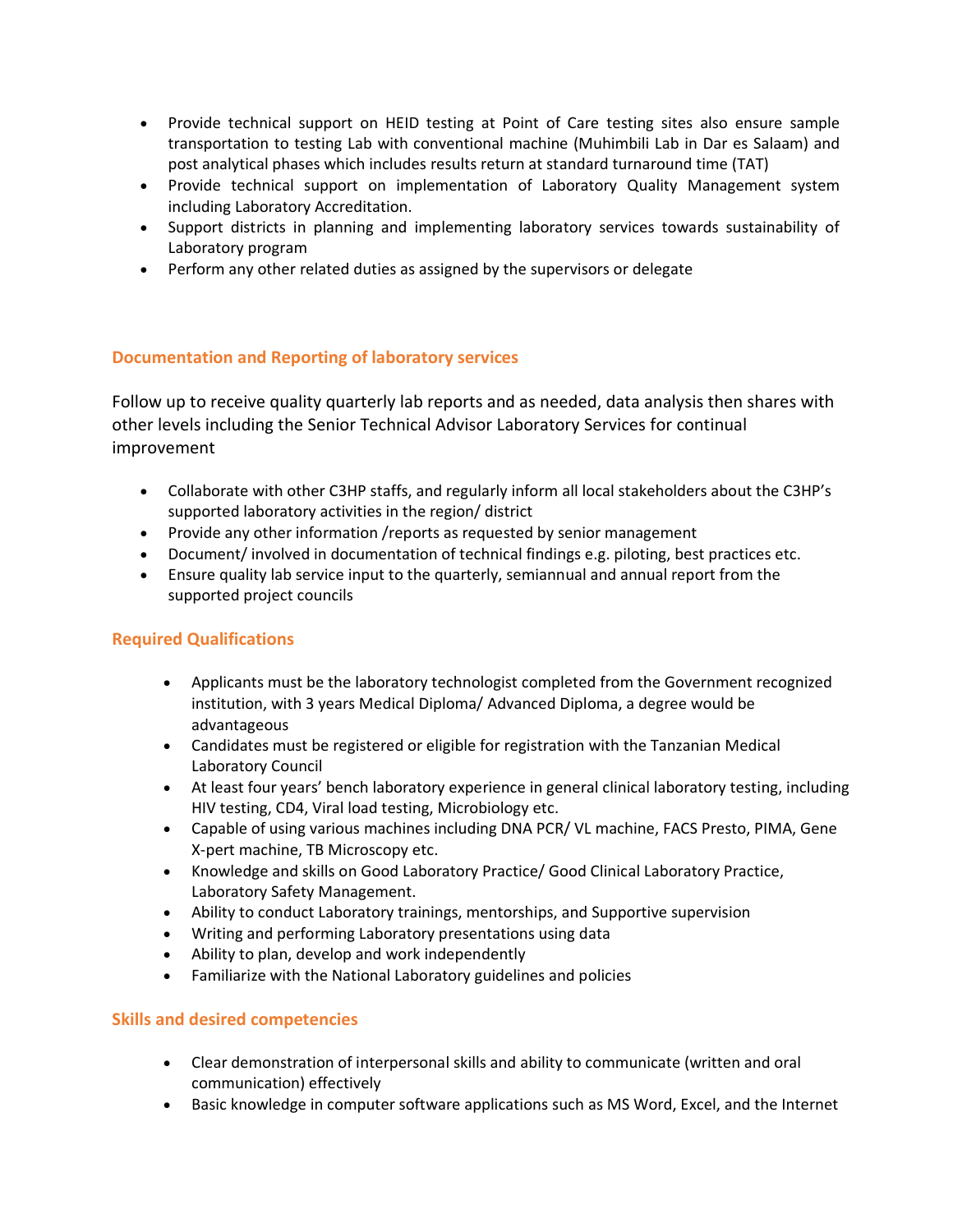• Ability to work independently**,** committed to implementing Laboratory quality standards as required under ISO: 15189 including Laboratories under accreditation road map.

## **HOW TO APPLY**

EGPAF is an equal opportunities employer and the position is open to all. Qualified candidates should submit a CV, cover letter and relevant certificates explaining how the experience detailed in the CV will contribute to the requirements of the position and references to EGPAF.

### **Submissions to be sent to the Link Below:**

**[https://phe.tbe.taleo.net/phe02/ats/careers/v2/viewRequisition?org=PEDAIDS&cws=41&rid](https://phe.tbe.taleo.net/phe02/ats/careers/v2/viewRequisition?org=PEDAIDS&cws=41&rid=2680) [=2680](https://phe.tbe.taleo.net/phe02/ats/careers/v2/viewRequisition?org=PEDAIDS&cws=41&rid=2680)**

| 4. Job title:     | <b>Associate Technical Officer - TB Services</b> |
|-------------------|--------------------------------------------------|
| Primary manager:  | <b>Senior Strategic Results Manager</b>          |
| <b>Job Grade:</b> | 4                                                |
| Location:         | Tabora.                                          |

#### **Job Summary**

The Technical Officer TB services (TO-TB) is a highly committed, self-motivated and result oriented individual. S/he will coordinate and supervise implementation of TB and TB/HIV services within the region, towards effective and sustainable implementation. S/he will provide regional level technical assistance, mentorship and supervision of the supported TB and TB collaborative activities, including designing and supporting implementation of innovative approaches to ensure high quality and integrated TB and TB/HIV collaborative activities across the supported councils and facilities. S/he will be part of the Regional Acceleration Strategy team and will ensure an effective collaboration with various technical officers, while providing guidance and technical assistance to RTLCs and DTLCs in line with the government of Tanzania (NTLP) guidelines. The TO-TB will lead on documentation and sharing of best practices in TB and TB/HIV collaborative activities in their respective regions. The TO-TB will report to the Senior Strategic Results Manager – RAS, with a dotted reporting line for technical oversight to the Senior Technical Advisor TB Services

## **Essential Duties and Responsibilities**

Associate officer TB services will work with RAS team in Tabora region to support implementation of C3HP supported TB, TB/HIV and DRTB activities.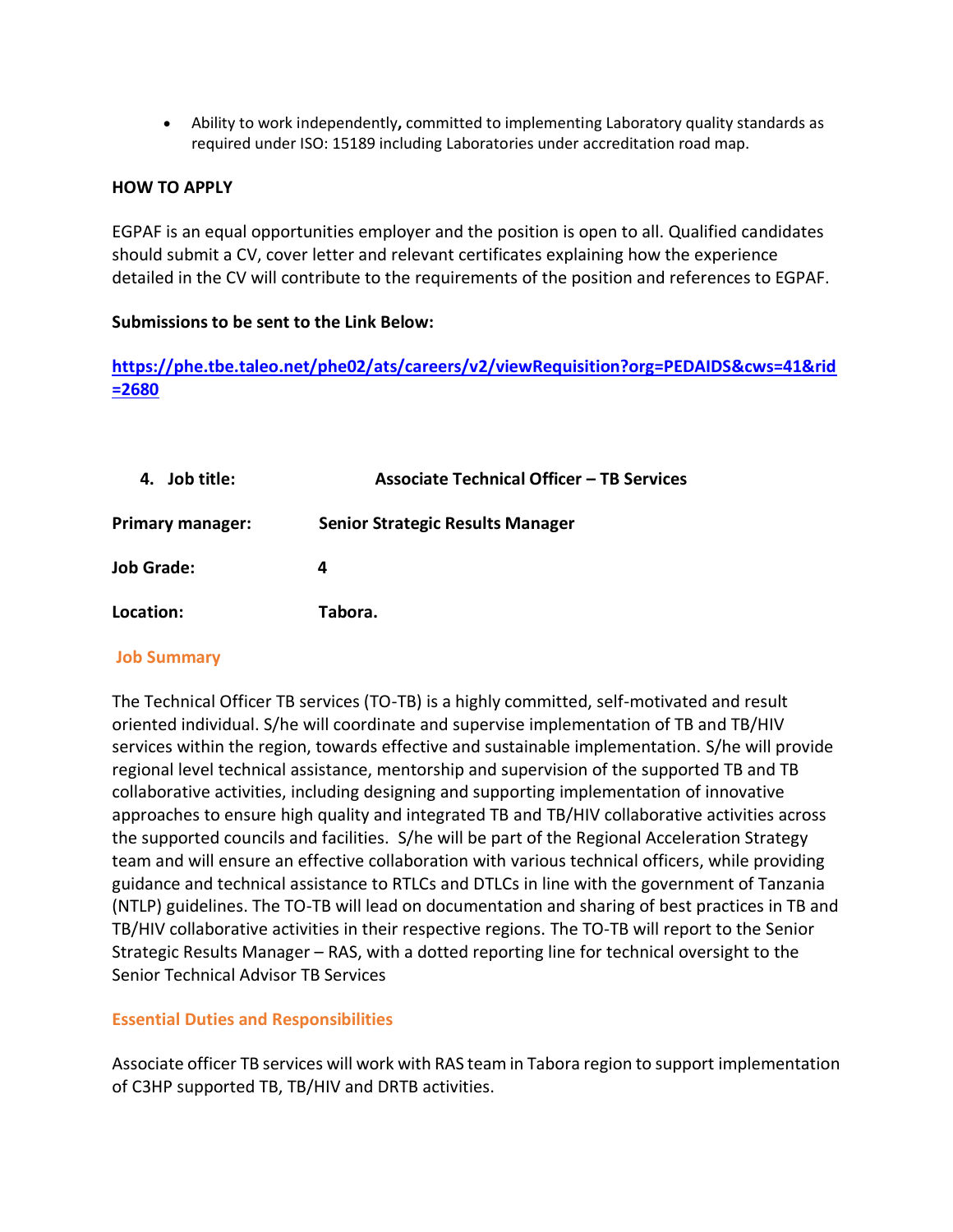- To Contribute to develop program activities and implementation plan, including TB, DRTB and TB/HIV program goals, objectives and targets
- Review sub grantee proposals, work plans and budgets to ensure accuracy, relevancy and feasibilities of proposed TB, DRTB and TB/HIV collaborative activities in line with C3HP supported programs.
- Provide technical support to councils, supervising and monitoring implementation of sub grantees planned TB, DRTB and TB/HIV collaborative activities
- Ensure TB and TB /HIV materials including guidelines, SOPs, Job aids are widely available from the central/national program levels to the supported regions, districts and facilities
- Take lead in various TB and TB/HIV collaborative activities work planning, and coordination to ensure they are included into regional and council's project plans
- Track TB, DRTB and TB/HIV collaborative activities performance of districts and provide advice CHMTs for improving low performing districts
- Take a lead in TB case finding including TB screening, linkage to diagnosis and treatment
- Supporting councils to implement quality improvement for TB case finding activities
- Ensure all TB, DRTB &TBHIV recording tools are documented properly by reviewing TB screening tools, Presumptive TB, IPT registers, TB unit register and TB contacts registers
- Writing a quality and detailed TB section of quarterly and annual narrative report and achievements towards annual work plan
- Work with regional M&E team and participate in collection and reporting of quality TB, DRTB and TB/HIV collaborative activities/services data
- Representing EGPAF at meetings and workshops related to TB, DRTB and TB HIV/Collaborative activities in the region
- Perform other duties assigned by supervisor

## **Required Qualifications**

- Degree or advanced diploma in medicine, nursing or related field with relevant national registration
- Master's degree in public health or related field is an added advantage
- At least 1 year of experience working in public health programs/ services
- At least 1 years of experience in implementation and management of TB and TB/HIV services or related clinical and public health programs
- Experience in writing reports, best practices and lessons learnt

## **Knowledge, Skills & Abilities**

- Excellent command of English and Swahili languages in written and oral communication.
- Experience in basic computer applications such as MS Word, Excel, Power point and internet
- Ability to work under pressure and tight deadlines

#### **HOW TO APPLY**